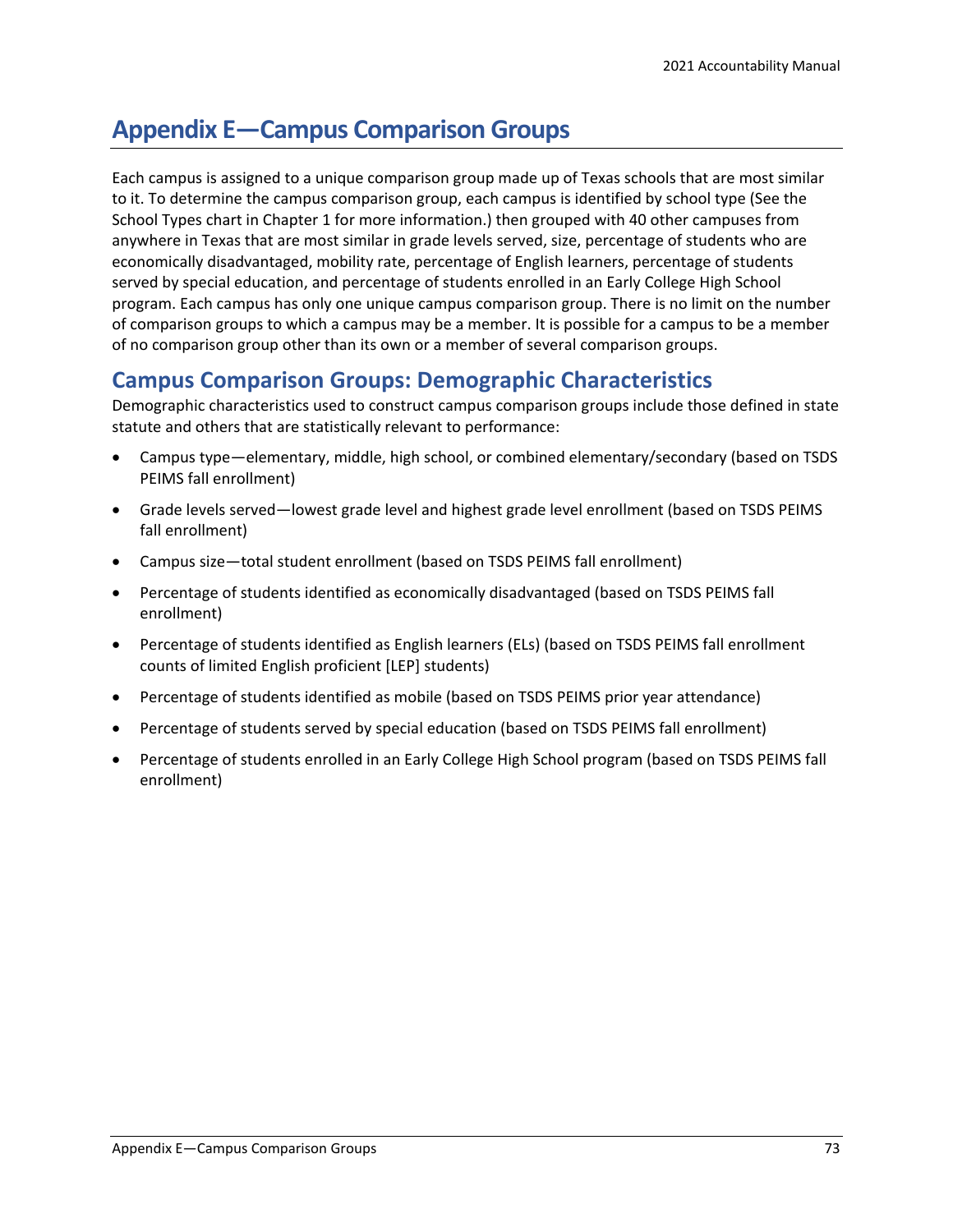# **Methodology**

A unique comparison group is created for each campus by applying the following methodology:

*Step 1:* Group all eligible campuses (see below) by campus type: elementary, middle, high, or elementary/secondary.

*Step 2:* Determine the linear values for each of the demographic characteristics used to construct the campus comparison group.

*Step 3:* Compute the linear distance (the square root of the sum of the squared differences of the campus demographic characteristics) from the target campus.

*Step 4:* Select the 40 campuses with the smallest distance value from the target campus.

### **Eligible Campuses**

Campus comparison groups are created for all campuses with the following exceptions:

- Campuses evaluated under alternative education accountability provisions are not eligible for distinction designations and, therefore, are not assigned a campus comparison group.
- Campuses that are not rated are ineligible for distinction designations and, therefore, are not assigned a campus comparison group. There are several reasons a campus is not rated, such as the campus has insufficient data or it is a Juvenile Justice Alternative Education Program, Disciplinary Alternative Education Program, or a residential treatment facility.

## **Uniform Linear Values**

Campus comparison groups are determined by a distance formula that requires a consistent range of linear (or continuous) values for each demographic characteristic. The percentage of economically disadvantaged students, percentage of ELs, percentage of students who are mobile, percentage of students served by special education, and percentage of students enrolled in an Early College High School program are considered linear values within the consistent range of zero to 100. The remaining demographic values are transformed into linear values within the same range in the following ways:

- Campus size—a value is created based on the "target" campus's size as a percentage of the maximum statewide campus size by campus type.
- Lowest or highest grade span—a value is created based on the "target" campus's grade span as a percentage of a constant value. This calculation creates uniform grade percentages for each grade level by shifting the range of grade levels from 3 to 12 to values of 0 to 9 and dividing the values into 9 increments:
	- o For grade levels 3 and above:

High value =  $100 *$  (highest grade level  $-3$ ) / 9

Low value =  $100 *$  (lowest grade level  $-3$ ) / 9

 $\circ$  For grade levels EE, PK, KG, 01, 02 (TSDS PEIMS-reported values), the high and low percentage values are set to 0.

In cases where the campus has a missing mobility value, the district's average mobility is used as a proxy. This will happen for campuses in their first year of operation because mobility is based on prioryear data.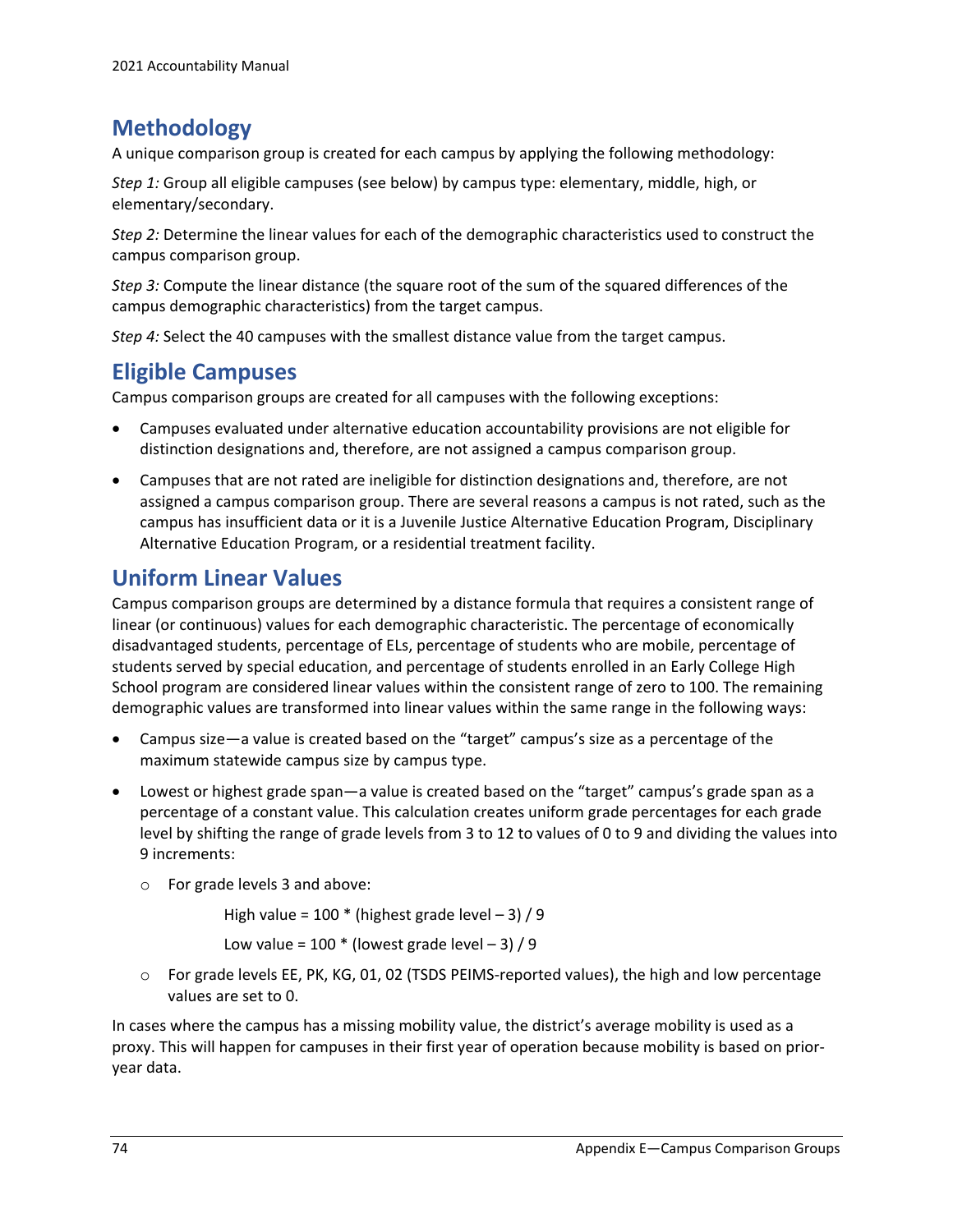#### **Other Information**

- Campus comparison groups are recreated each year to account for potential changes in demographics that may occur.
- The number of times a campus appears as a member of other groups will vary.

# **Comparison Group Methodology for Computing the Linear Distance Among Campuses**

Distance =

 $\sqrt{\text{(sizeA - sizeB)}^2 + \text{(econA - econB)}^2 + \text{(elA - elB)}^2 + \text{(mobileA - mobileB)}^2 + \text{(speedA - speedB)}^2 + \text{(echsA - echSB)}^2 + \text{(lowA - lowB)}^2 + \text{(highA - highB)}^2}$ 

#### Where:

size<sub>A</sub> = 100  $*$  (campus size for campus A / maximum campus size statewide by campus type<sup>\*</sup>) size<sub>B</sub> = 100  $*$  (campus size for campus B / maximum campus size statewide by campus type<sup>\*</sup>) econ<sub>A</sub> = percentage of TSDS PEIMS fall enrollment that is economically disadvantaged for campus A econ $_B$  = percentage of TSDS PEIMS fall enrollment that is economically disadvantaged for campus B  $eI_A$  = percentage of TSDS PEIMS fall enrollment that is identified as English learners for campus A  $eI_B$  = percentage of TSDS PEIMS fall enrollment that is identified as English learners for campus B mobile<sub>A</sub>= percentage of students who are mobile based on prior year attendance for campus A mobile $B =$  percentage of students who are mobile based on prior year attendance for campus B  $speed_A$  = percentage of students who are served by special education for campus A sped<sub>B</sub> = percentage of students who are served by special education for campus B echs<sub>A</sub> = percentage of students enrolled in an Early College High School program for campus A echs<sub>B</sub> = percentage of students enrolled in an Early College High School program for campus B  $low_A$  = 0, if campus A lowest grade is EE, PK, KG, 01, or 02; otherwise, 100  $*$  (campus A lowest grade - 3) / 9  $\log_{\rm B}$  = 0, if campus B lowest grade is EE, PK, KG, 01, or 02; otherwise, 100  $*$  (campus B lowest grade - 3) / 9 high<sub>A</sub> = 0, if campus A highest grade is EE, PK, KG, 01, or 02; otherwise, 100  $*$  (campus A highest grade - 3) / 9 high<sub>B</sub> = 0, if campus B highest grade is EE, PK, KG, 01, or 02; otherwise, 100  $*$  (campus B highest grade - 3) / 9

<sup>∗</sup> **Maximum campus sizes reported for 2021:** 

Elementary school= 2,295 Middle school= 2,238 High school= 5,328 Elementary/Secondary = 10,448

Appendix E—Campus Comparison Groups 75